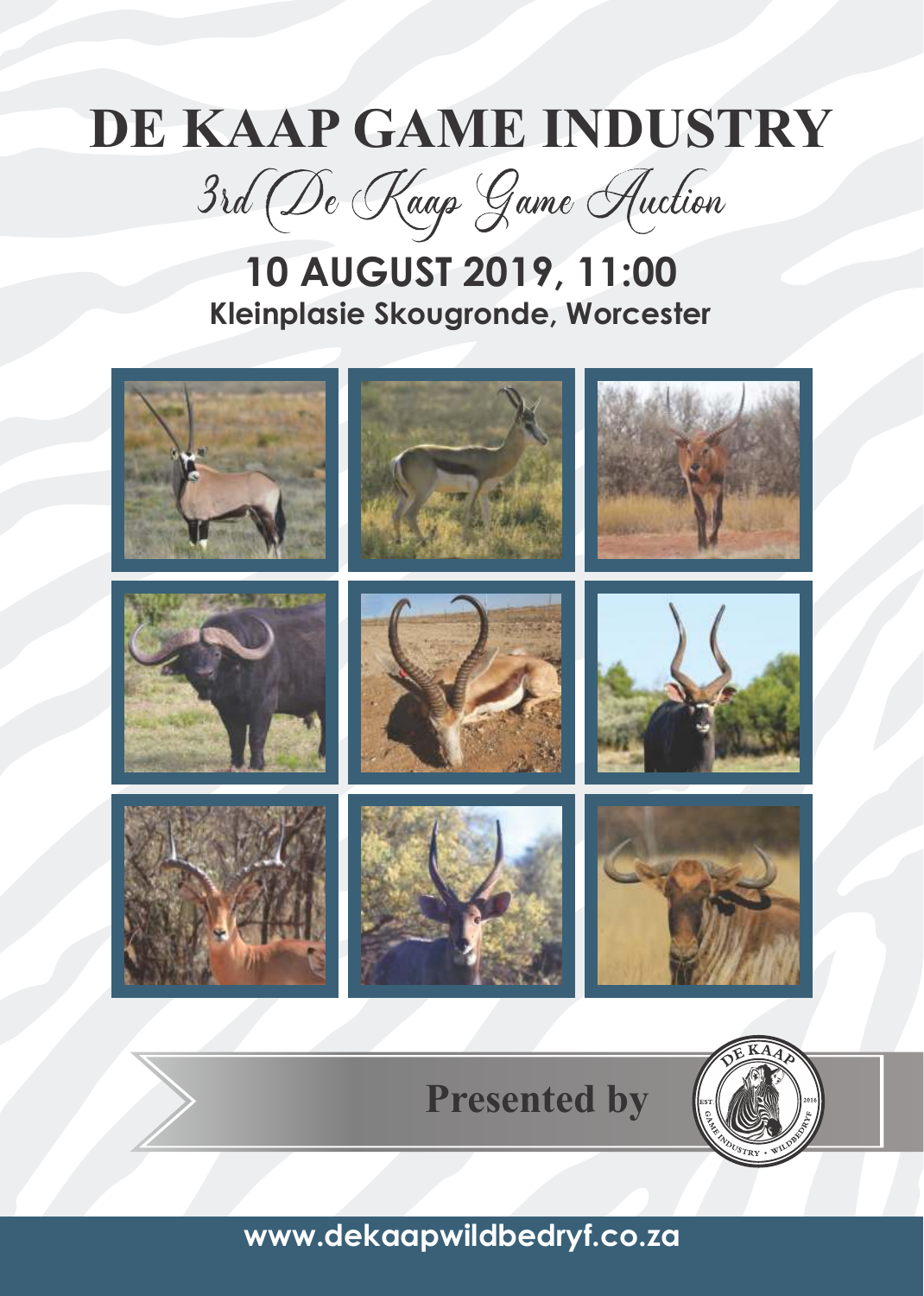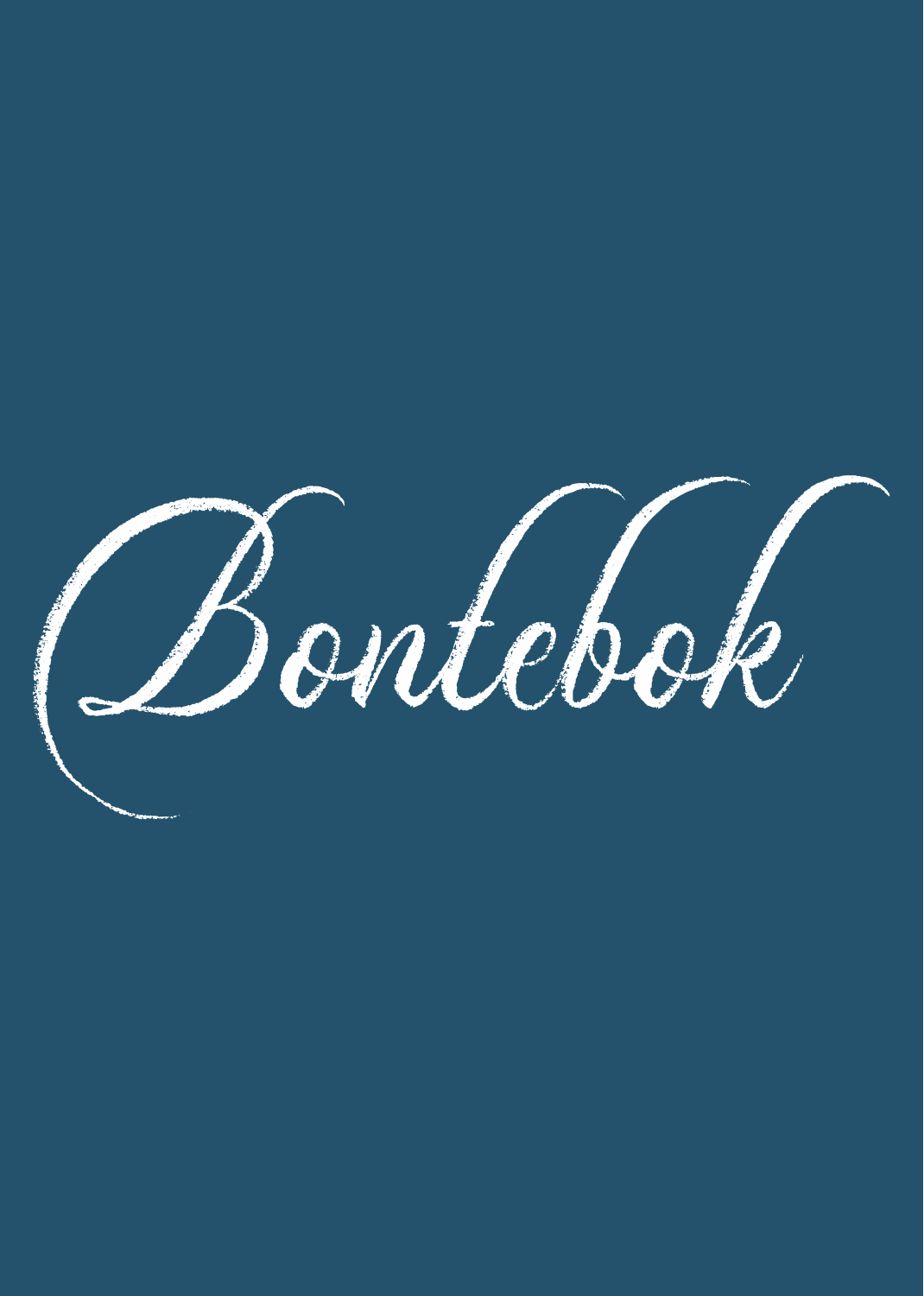### **LOT BONTEBOK FEMALES 17A**





#### **17B BONTEBOK FEMALES**



supplementary feed.